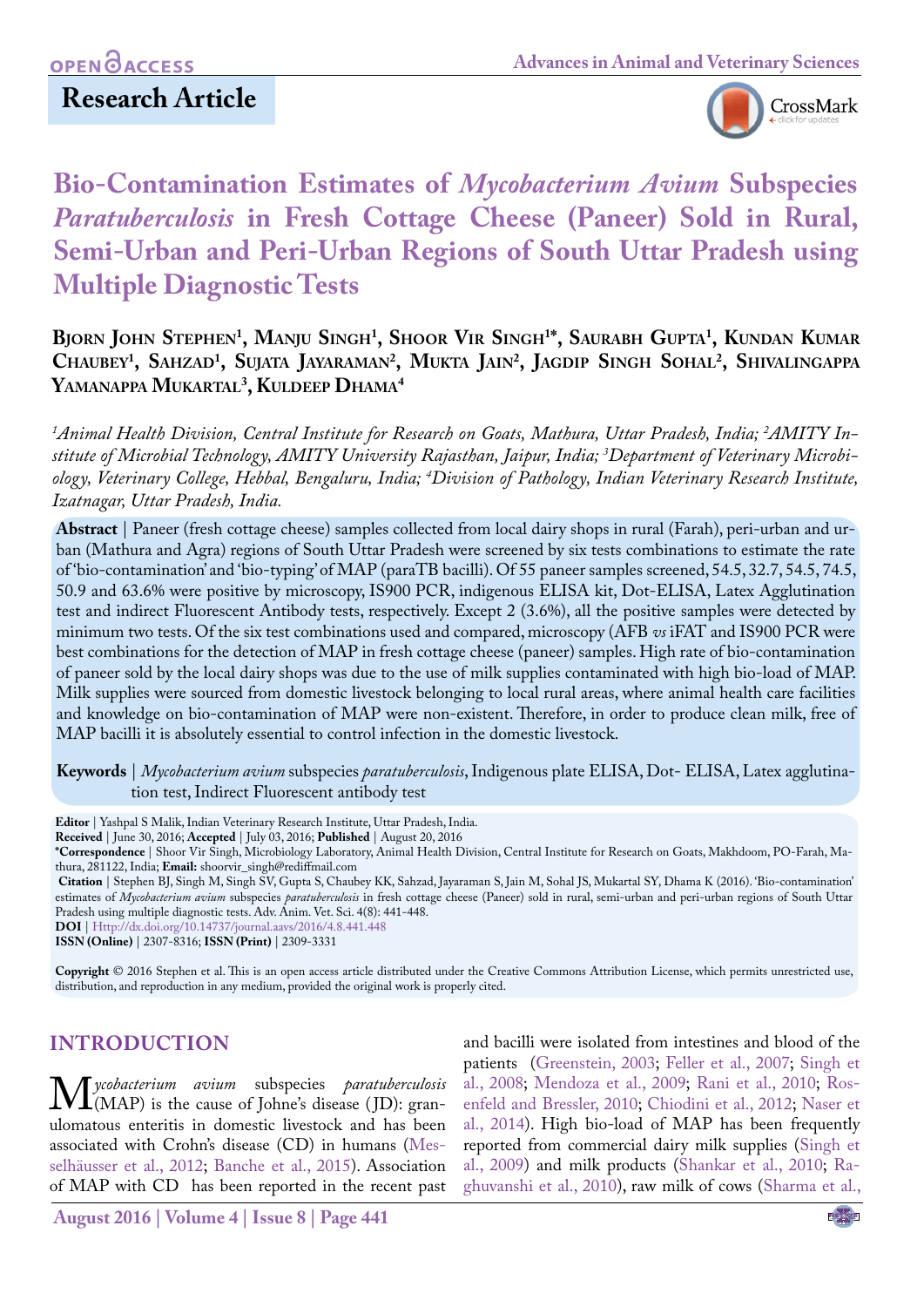# **OPEN**<sub>d</sub>

[2008](#page-7-7)), buffaloes ([Yadav et al., 2008\)](#page-7-8) goats (Raghuvanshi et al., 2010), bovines ([Sharma et al., 2008;](#page-7-7) [Yadav et al., 2008\)](#page-7-8) and other domestic livestock species ([Singh et al., 2014](#page-7-9)) in India. Shedding of MAP in milk and its presence in pasteurized milk and milk products have received high attention since milk and milk products are important vehicles of transmission to humans ([Corti and Stephan, 2002](#page-6-1); [Stabel](#page-7-10) [et al., 2002;](#page-7-10) Stephan et al., 2002; [Carvalho et al., 2009\)](#page-6-2). Milk is staple diet of an Indian, therefore at 132.43 million tonnes of milk per year ([FAO, 2013\)](#page-6-3). India is the highest milk producer in the world. [Singh et al. \(2014\) r](#page-7-9)eported consistent increase in the bio-load of MAP infection in the domestic livestock population at every 5 yearly interval in past 28 years (1985 to 2013). In the absence of control program for JD in domestic livestock, in recent years, the bio-load of MAP has increased manifold and infected domestic livestock continue to shed MAP bacilli in their milk, which poses a serious public health hazard.

Live MAP bacilli has been reported in pasteurized milk and milk products [\(Shankar et al., 2010\)](#page-7-5) like fresh cheese (paneer) ([Donaghy et al., 2011](#page-6-4); [Raghuvanshi et al., 2013\)](#page-7-6). Paneer is one of the important milk product enriched with animal fat, proteins, minerals and vitamins. In recent times there is spurt in consumption of paneer in urban, semi– urban and rural areas of the country. In industrially rich countries, public health concern of MAP as food borne pathogen has increased, since MAP is not in-activated during pasteurization (D'haese et al., 2005). Health risks also result from dormant MAP bacilli or dead cells and the structural components of MAP [\(Malli, 2010](#page-6-5)).

In the absence of JD control programs, disease continues to infect large number of naive animals / herds. Non-availability of rapid and accurate 'Indigenous diagnostics' tests, country lacks information on the National Prevalence of JD, therefore disease lacks information on disease incidence, therefore, priority and programs for survey and control in domestic livestock ([Chaubey et al., 2016](#page-6-6)). Use of multiple tests for the diagnosis has been recommended for estimating prevalence [\(Collins et al., 2005](#page-6-7); [Singh](#page-7-9) [et al., 2014](#page-7-9)). No single test can accurately detect MAP infection in animals. Microscopy, indigenous plate ELISA (p-ELISA) and IS900 PCR have been frequently used for the diagnosis ([Sharma et al., 2008;](#page-7-7) [Shankar et al., 2010;](#page-7-5) [Nielsen and Toft, 2014;](#page-7-11) Garg et al., 2015) and all three tests have shown high sensitivity and specificity ([Stabel](#page-7-10) [et al., 2002](#page-7-10); [Collins et al., 2005;](#page-6-7) [Sharma et al., 2008](#page-7-7)). We recently standardized, Indigenous dot-ELISA (d-ELISA), indirect Fluorescent antibody Test (iFAT) and Latex agglutination test (LAT) for the detection of MAP in milk samples (Singh and co-workers, 2015 unpublished data) and were employed for the screening of paneer samples in this study.

Using indiginous milk–ELISA, reasonably high bio-contamination of MAP in raw milk of dairy farms has been reported in India [\(Singh et al., 2013](#page-7-12); [Sharma et al., 2008\)](#page-7-7) and world-wide [\(Eisenberg et al., 2015\)](#page-6-8). Information on bio-contamination of paneer prepared from pasteurized bovine (cattle and buffaloes) milk is not available. This is the maiden attempt to estimate bio-contamination of MAP in the fresh cottage cheese (paneer) made from pooled milk of cattle and buffaloes and sold in the local markets located in rural (Farah), peri-urban and urban areas (Agra and Mathura in South Uttar Pradesh), using multiple diagnostic tests (microscopy, IS900 PCR, indigenous p-ELISA and d-ELISA and newly standardized Latex agglutination test and indirect Fluorescent antibody tests).

## **MATERIALS AND METHODS**

#### **Collection and Screening of Paneer Samples**

Paneer samples (55) made from pooled milk of cattle and buffaloes and heated to 75 to 80 degrees Celsius (for curdling) were collected from ten local dairies around Farah town in Mathura and Agra district for the screening of MAP. About 2.0 grams of paneer sample was finely grounded in 10–12 ml of autoclaved distilled water and centrifuged at 4500 rpm for 40 min at room temperature. After centrifugation, three layers (fat, whey and sediment layer) were formed and separated out in different labelled vials. Smears prepared from fat and sediment layers were subjected to Ziehl Neelsen staining and iFAT to detect bacilli. Whey collected in separate tubes was treated with 3.0% citric acid and centrifuged at 5000 rpm for 5 minutes. Supernatant was used to detect anti-MAP lacto-antibodies in indiginous p-ELISA, d-ELISA and LAT.

#### **Acid Fast Staining for Microscopy**

Smears were prepared from fat and sediment layers, heat fixed and stained by Ziehl Neelsen (ZN) staining as per [Singh et al. \(2008\)](#page-7-0) and examined under oil immersion (×100) for acid-fast bacilli (AFB) indistinguishable to MAP.

#### **Indirect Fluorescent Antibody Test (iFAT)**

Fluorescent antibody test was adopted for use in milk from the protocol developed by D' Haese et al. (2005) and [Chaturvedi \(2016\)](#page-6-9) used for tissues with some modifications**.** Clean slides were taken and smears were prepared from sediment layer of processed samples and allowed to air dry at room temperature followed by heat fixing. Slides were then dipped in a solution of  $30.0\%$  H<sub>2</sub>O<sub>2</sub> in 90.0% methanol (3:7 ratio) and then incubated for 10 minutes at 37˚C, followed by dipping of slides in phosphate-citrate buffer (2.1% citric acid and 3.56% disodium hydrogen phosphate in 100 ml triple distilled water, pH- 5) and were placed in microwave for heating for 30 seconds (15 cycles)

**NEXUS**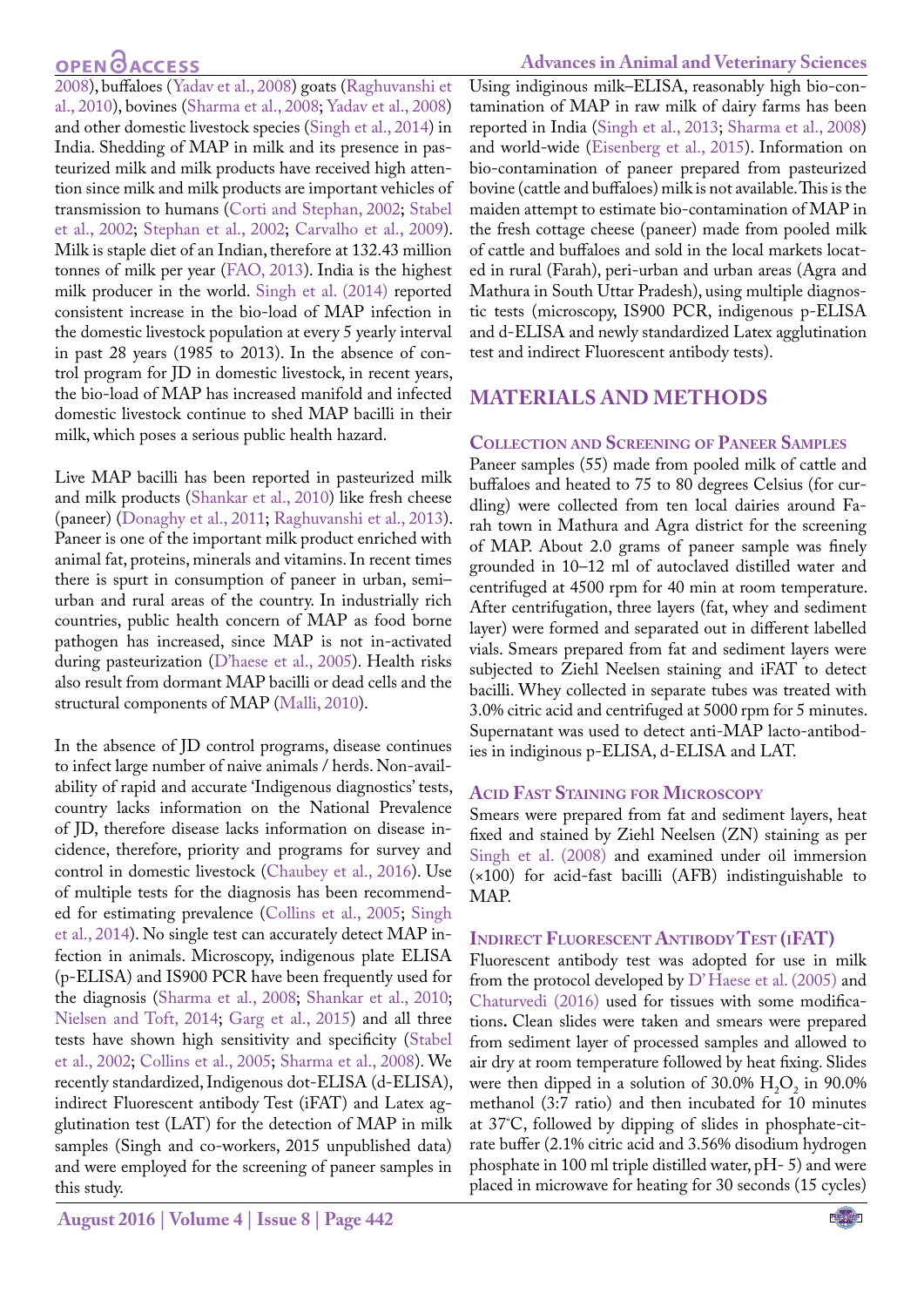# **OPEN**<sub>d</sub>

with rest for 20 seconds after each cycle (total time 10 minutes). Slides were taken out from solution and then air dried at room temperature. Then primary antibody (whey) in ratio of 1:4 in serum dilution buffer (1% BSA in PBST) was added on the slides. Slides were incubated for 1 hour at 37˚C in BOD incubator and was followed by washing of slides in 1X PBS (3 times). Anti-species secondary antibody (FITC conjugate) was added in the ratio 1:750 in 1X PBS (pH-7.6). Slides were then incubated in dark for 1 hour at 37˚C and followed by washing of slides 5 times in 1X PBS. Slides were then air dried at room temperature. Finally, slides were mounted with glycerine and covered with coverslip and then observed immediately under the fluorescent microscope. Slides positive for MAP infection exhibited green fluorescence.

#### **DNA Isolation**

DNA isolation from paneer was carried out as per Grant et al. (2000) with some modifications. Sediment layer was taken with the help of a sterile cotton swab and was re-suspended in 100µl of nuclease free water. Subsequently, heat shocks were given to this sample at 100˚C for 15 minutes in thermal cycler and immediately transferred the vial in -20˚C for 10 minutes. Steps were repeated two times. Samples were centrifuged at 4000 rpm for 5 minutes to separate supernatant from sediment. Directly the supernatant was used as a template for PCR as supernatant contained the DNA from lysed MAP cells.

#### **IS900 PCR**

DNA isolated from the paneer samples was subjected to specific IS900 PCR using primers used by [Vary et al.](#page-7-13) [\(1990\).](#page-7-13) Presence and yield of the specific PCR product (229bp) was considered as positive for MAP infection.

**Indigenous Plate ELISA (Indigenous p-ELISA)** Milk based indigenous 'p-ELISA' kit ([Singh et al., 2007\)](#page-7-14) was used as standard test for screening of animals for MAP infection and was parallel test for comparative studies. The 0.1 µg of antigen in 100 µl of carbonate-bicarbonate buffer, (pH 9.6) was added to each well of the flat bottom 96 well ELISA plate and incubated at 4˚C overnight. Plates were washed three times with PBST (PBS with 0.05% Tween 20) followed by blocking in 100 µl of 3% skimmed milk in PBS, incubated for 60 minutes at 37˚C. The plate were then washed thrice with PBST and then test samples (100µl of 1:4 diluted whey) were added in duplicate wells and incubated for 2 hrs at 37˚C. Plates were washed three times with PBST followed by addition of 100 µl of optimally diluted rabbit anti-bovine / caprine conjugate and were again incubated for 60 minutes at 37˚C. After washing of the plates five times with PBST, 100 µl of the freshly prepared OPD substrate was added to the plates and were incubated till the development of colour at 37˚C. Absorbance was

## **Advances in Animal and Veterinary Sciences**

read at 450 nm in the ELISA reader (i Mark micro-plate reader, Biorad). Whey samples collected from the weak and culture positive and those collected from healthy and culture negative buffaloes and goats were used as positive and negative controls, respectively. Optical density (OD) values were transformed and expressed as sample-to-positive (S/P) ratios as per the method of [Collins \(2002\)](#page-6-10).

## **Analysis of OD (Absorbance) Values**

(Sample OD - Negative OD) S/P ratio value =  $\frac{\text{(Sample OD - Negative OD)}}{\text{(Positive OD - Negative OD)}}$ 

Sample to positive ratios and corresponding status of JD in animals was determined as per [Collins \(2002\).](#page-6-10) As per [Singh et al. \(2015\),](#page-7-15) sample in low positive (LP), positive (P) and strong positive (SP) categories of S/P ratio considered as positive for MAP infection in indigenous milk p-ELISA.

#### **Dot- ELISA (d-ELISA)**

The dot ELISA test was performed as per [Singh et al.](#page-7-15)  [\(2015\)](#page-7-15) with minor modifications. Briefly, tips of 12 legged immune-diffusion combs (Advanced Microdevices Pvt. Ltd., Ambala, Haryana, India) fixed with nitrocellulose membrane were coated with 1µl (2µg of sPPA in 1 µl of carbonate-bi-carbonate buffer, pH 9.6) of sPPA spot in middle of nitrocellulose paper and incubated for 2 hours at 37°C. Combs were dipped in blocking solution (3.0% skimmed milk powder in PBS) for 60 minutes at 37°C. After further washing with PBST, combs were dipped in test samples (200 µl clear whey in 1:4 dilution in 1% BSA in PBS) for 60 minutes followed by washing again and then the combs were incubated with 200 µl of rabbit anti-bovine and/or caprine HRP conjugate solution at 370 C for 30 min. Finally, the combs were dipped in 200 µl of 3, 3'-Diaminobenzidine (6mg / 10 ml of 1X PBS), at room temperature till the development of colour (1-3 min). Once the spot was visible the combs were dipped in water to stop the reaction. Positive and negative controls used in this study were confirmed by IS900 PCR and microscopy and were used on two legs of each comb to facilitate in the reading of test samples.

#### **Latex Agglutination Test**

**Preparation of MAP Antigen Coated Latex Beads:**  10µl of polystyrene latex beads (3.0 µm mean size, Sigma Aldrich) were washed four times with distilled water and re-suspended in 20µl of 0.5M glycine saline buffer (pH-8.6) to which 20µl of antigen (0.4µg/ml) was added and incubated for 3 hours at 37°C in shaker incubator. Mixture was then centrifuged at 5000 rpm for 10 minutes and after aspirating the supernatant, the mixture was re-suspended in a blocking solution (3% skimmed milk powder in PBS)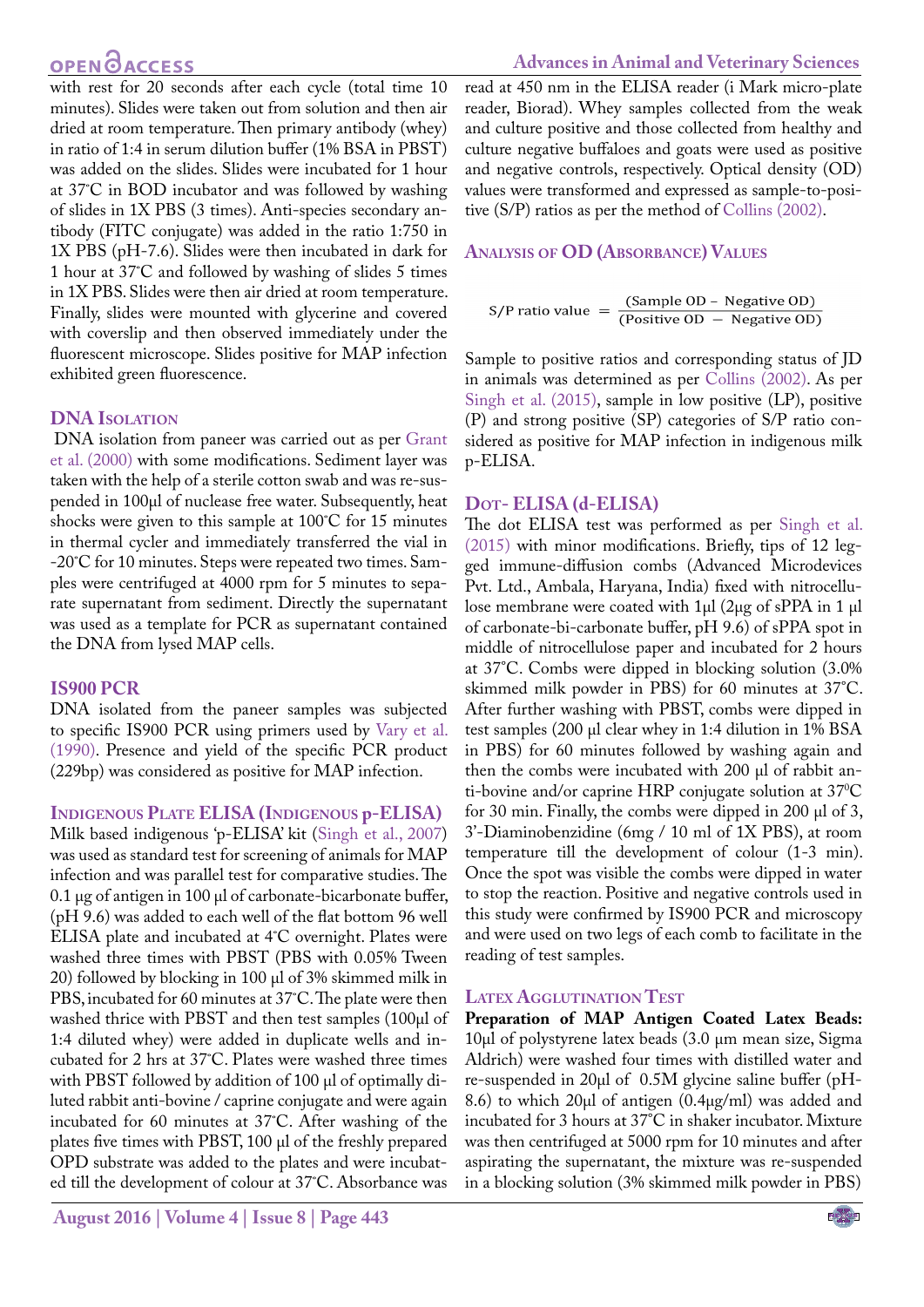# **OPENOACCESS**

<span id="page-3-2"></span>**Table 1:** Screening of paneer samples from rural, semi-urban and peri-urban regions of South Uttar Pradesh for the presence of *Mycobacterium avium* subspecies *paratuberculosis* infection using multiple tests

| $n\left(\%\right)$ |            |          |                  |          |           |            |          |  |  |
|--------------------|------------|----------|------------------|----------|-----------|------------|----------|--|--|
| Milk samples       | Microscopy |          | <b>IS900 PCR</b> | p-ELISA  | d-ELISA   | <b>LAT</b> | iFAT     |  |  |
|                    | Fat        | Sediment | Sediment         | Whey     | Whev      | Whey       | Sediment |  |  |
| 55                 | 09(16.3)   | 21(38.1) | 18(32.7)         | 30(54.5) | 41 (74.5) | 28(50.9)   | 35(63.6) |  |  |
|                    | 30(54.5)   |          |                  |          |           |            |          |  |  |

\*Figures in parenthesis are percent

<span id="page-3-3"></span>**Table 2:** Comparative detection of *Mycobacterium avium* subspecies *paratuberculosis* in paneer (n = 55) made from bovines milk (buffaloes and cattle) using six tests

| Diagnostic                             | $\cdot$<br><b>Combinations</b> |                          |                          |                          |                          |                          |                          |                          |     |                          |              |                          |                          | <b>Total</b>             |    |
|----------------------------------------|--------------------------------|--------------------------|--------------------------|--------------------------|--------------------------|--------------------------|--------------------------|--------------------------|-----|--------------------------|--------------|--------------------------|--------------------------|--------------------------|----|
| tests                                  | 1                              | 2                        | 3                        | $\overline{4}$           | 5                        | 6                        | 7                        | 8                        | 9   | 10                       | 11           | 12                       | 13                       | 14                       |    |
| p-ELISA                                | $+$                            | $\overline{\phantom{0}}$ | $\ddot{}$                | $+$                      | $\overline{\phantom{a}}$ | -                        | $\ddot{}$                | $+$                      | -   | $+$                      | -            | $\ddot{}$                | -                        | $\ddot{}$                | 30 |
| d-ELISA                                | $+$                            | $\overline{\phantom{m}}$ | $+$                      | $+$                      | $+$                      | $+$                      | $+$                      | $+$                      | $+$ | $+$                      | $+$          | $+$                      | $\ddot{}$                | $+$                      | 41 |
| <b>LAT</b>                             | $+$                            | -                        | $+$                      | $\overline{\phantom{a}}$ | $-1 + 1 = 1$             | $+$                      | $+$                      | $+$                      | -   | $\overline{\phantom{a}}$ | $+$          | $\overline{\phantom{0}}$ | $\overline{\phantom{0}}$ | -                        | 28 |
| Microscopy*                            | $+$                            | -                        | $+$                      | $+$                      | $+$                      | $+$                      | $\overline{\phantom{a}}$ |                          |     |                          | -            | $+$                      | $+$                      | $\overline{\phantom{a}}$ | 30 |
| <b>iFAT</b>                            | $+$                            | ٠                        | $+$                      | $+$                      | $+$                      | $+$                      | $+$                      | $\overline{\phantom{a}}$ |     |                          | -            | $+$                      | $+$                      | $+$                      | 35 |
| IS900 PCR                              | $+$                            | $\overline{\phantom{0}}$ | $\overline{\phantom{a}}$ | $+$                      | $+$                      | $\overline{\phantom{0}}$ |                          |                          |     |                          |              | $\qquad \qquad =$        | $+$                      | $\overline{\phantom{a}}$ | 18 |
| Total<br>$\mathbf{a}$ and $\mathbf{a}$ | 8<br><b>TA</b>                 | 14<br>$\sim$<br>-        | 6                        | 6                        | $\overline{3}$           | $\overline{4}$           | $\overline{4}$           | 2                        | 2   | $\mathbf{1}$             | $\mathbf{1}$ | 2                        | 1                        |                          |    |

**\*:** Both fat and sediment; **Total samples:** 55



**Figure 1:** MAP bacilli as seen in acid fast staining in paneer samples

<span id="page-3-0"></span>and mixed for an additional 45 min at 37˚C. Finally, the beads were washed two times in 1XPBST.

**Test Proper:** Latex agglutination assay was performed by

placing 4ul of whey samples on a glass slide. Subsequently, the milk drops were mixed with 2µl of conjugated latex beads. Latex and milk samples were mixed with the disposable tip of a pipette. Slide was then gently shaken for 2 min. The test samples were considered as positive for MAP infection, if agglutination was observed within 2 minutes. Samples were taken as negative if agglutination was not observed within 2 minutes time, the samples were taken as negative.



<span id="page-3-1"></span>**Figure 2:** Agarose gel electrophoresis of PCR products obtained by IS900 PCR performed on paneer (n=55) samples

#### **Statistical Analysis**

To measure significance between the two tests analysed statistically. Mc Nemar's test and kappa agreement statistical analysis methods have been applied by Graph Pad software, USA.

## **RESULTS**

Of 55 paneer samples (fat and sediment layers) screened, 54.5% (30), 32.7% (18), 54.5% (30), 74.5% (41), 50.9% (28)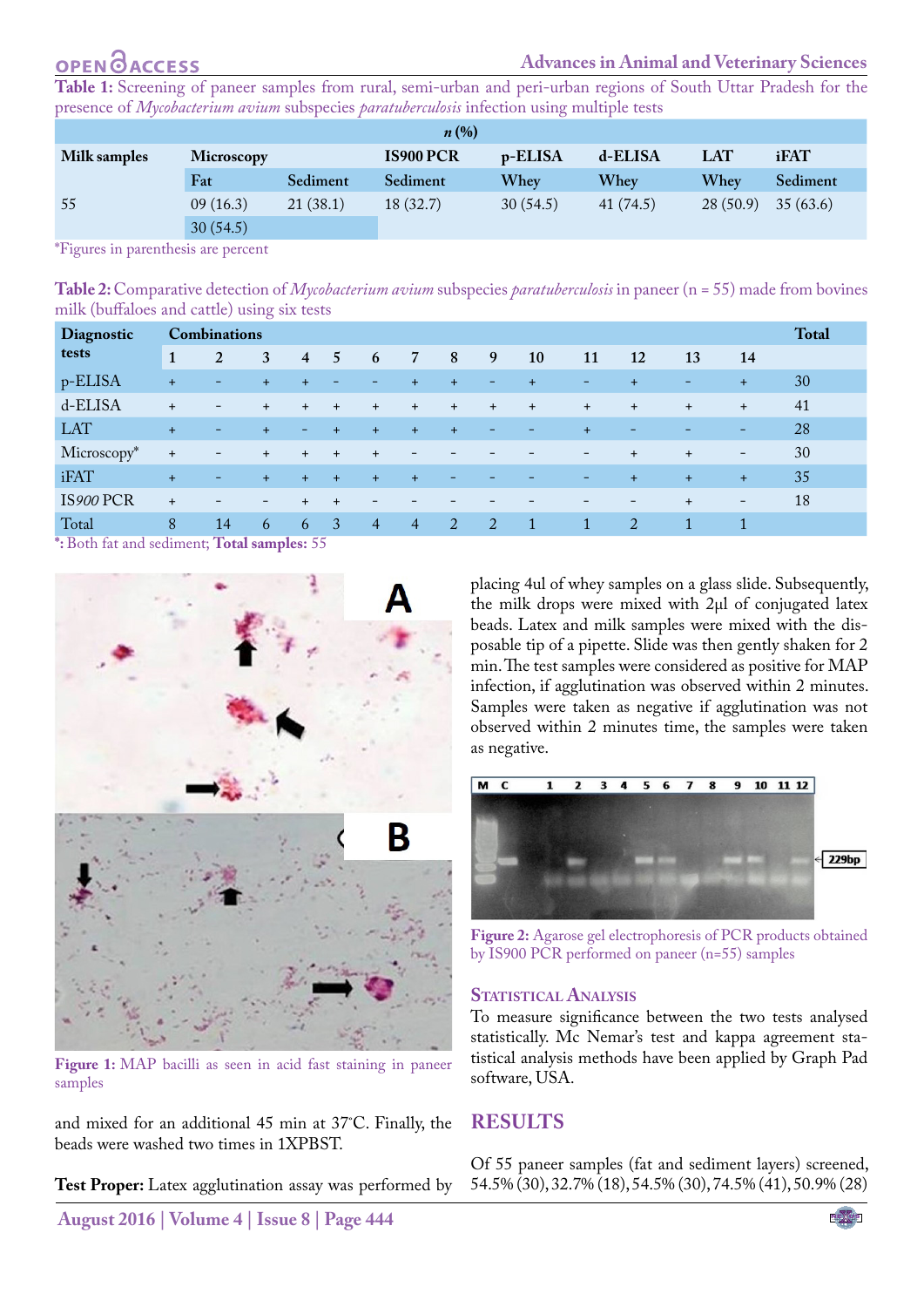| <b>OPEN</b> OACCESS                                                                              |         | <b>Advances in Animal and Veterinary Sciences</b> |                              |                         |  |  |  |  |  |  |
|--------------------------------------------------------------------------------------------------|---------|---------------------------------------------------|------------------------------|-------------------------|--|--|--|--|--|--|
| Table 3: Comparative analysis of paneer samples (n=55) between Mc-Nemar test and Kappa agreement |         |                                                   |                              |                         |  |  |  |  |  |  |
| <b>Tests</b>                                                                                     | P-value | Kappa                                             | <b>Strength of agreement</b> | 95% Confidence interval |  |  |  |  |  |  |
| $p$ -ELISA vs d-ELISA                                                                            | 0.0026  | 0.581                                             | Moderate                     | 0.380 to 0.782          |  |  |  |  |  |  |
| p-ELISA vs LAT                                                                                   | 0.8137  | 0.344                                             | Fair                         | $0.097$ to $0.592$      |  |  |  |  |  |  |
| d-ELISA vs LAT                                                                                   | 0.0005  | 0.523                                             | Moderate                     | 0.324 to 0.722          |  |  |  |  |  |  |
| $AFB^*$ vs i $FAT$                                                                               | 0.0736  | 0.814                                             | Good                         | $0.660$ to $0.967$      |  |  |  |  |  |  |
| $AFB*$ vs $IS900$ PCR                                                                            | 0.0133  | 0.704                                             | Good                         | 0.522 to 0.885          |  |  |  |  |  |  |
| iFAT vs IS900 PCR                                                                                | 0.0001  | 0.435                                             | Moderate                     | $0.251$ to $0.619$      |  |  |  |  |  |  |
| $*$ $\Lambda$ $\mathbf{CD}$ $\Lambda$ $\Lambda$                                                  |         |                                                   |                              |                         |  |  |  |  |  |  |

\*AFB or Microscopy

and 63.6% (35) were positive for MAP infection in microscopy ([Figure 1A](#page-3-0) and [1B](#page-3-0)), IS900 PCR ([Figure 2](#page-3-1)), indigenous p-ELISA, d-ELISA [\(Figure 3](#page-4-0)), Latex agglutination test [\(Figure 4\)](#page-4-1) and iFAT ([Figure 5](#page-4-2)), respectively ([Table 1](#page-3-2)). Of total paneer samples screened in 40.0% samples there was perfect agreement in all the 6 tests [14.5% positive and 25.4% negative). In remaining 41 samples, except 2 (3.6%) samples, which were positive only in dot-ELISA, rest 31 (56.3%) samples were positive in more than one test (two or five) performed ([Table 1](#page-3-2) and [2](#page-3-3)). Cumulatively, of 55 samples screened 38 (69.0%) were positive in more than one test and may be considered as true positives and 25.4% (14) as true negatives (negatives in 6 tests).



Figure 3: Dot-ELISA of paneer (n=55) samples showing brown dot for the samples positive for MAP

<span id="page-4-0"></span>

<span id="page-4-1"></span>**Figure 4:** The presence and absence of agglutination in MAP positive and negative samples as observed by Latex Agglutination test

Therefore, out of 55 samples, 96.3% (53) were correctly identified by more than one test of the six diagnostic tests used and only 3.6% (2) samples detected by d\_ELI-SA alone can be considered as false positives or doubtful. Of the six tests used dot ELISA was most sensitive followed by iFAT, Microscopy, indigenous p\_ELISA, LAT and IS900 PCR, respectively. Comparisons between tests were evaluated statistically with p-Value was found to be 'significantly different'. Strength of agreement was estimated to be 'Good' for microscopy (AFB) with respect to FAT and IS900 PCR and had kappa value of 0.814 and 0.704, respectively. Strength of agreement was estimated to be 'moderate' for indigenous p-ELISA with respect to d-ELISA. D-ELISA *vs* LAT and iFAT *vs* IS900 PCR had kappa value of 0.581, 0.523 and 0.435, respectively.



Figure 5: Green fluorescence indicating the presence of MAP bacilli in paneer samples by Indirect Fluorescent antibody test (iFAT)

# <span id="page-4-2"></span>**DISCUSSION**

Johne's disease is progressive and chronic enteritis, caused by the infection of *Mycobacterium avium* subspecies *paratuberculosis* (MAP) in domestic ruminants world-wide. Bio-contamination of pasteurized milk and milk products with live MAP bacilli has been frequently reported worldwide. Information is extremely limited on the bio-contamination of milk products in India, though MAP has been found to be endemic in the livestock population of the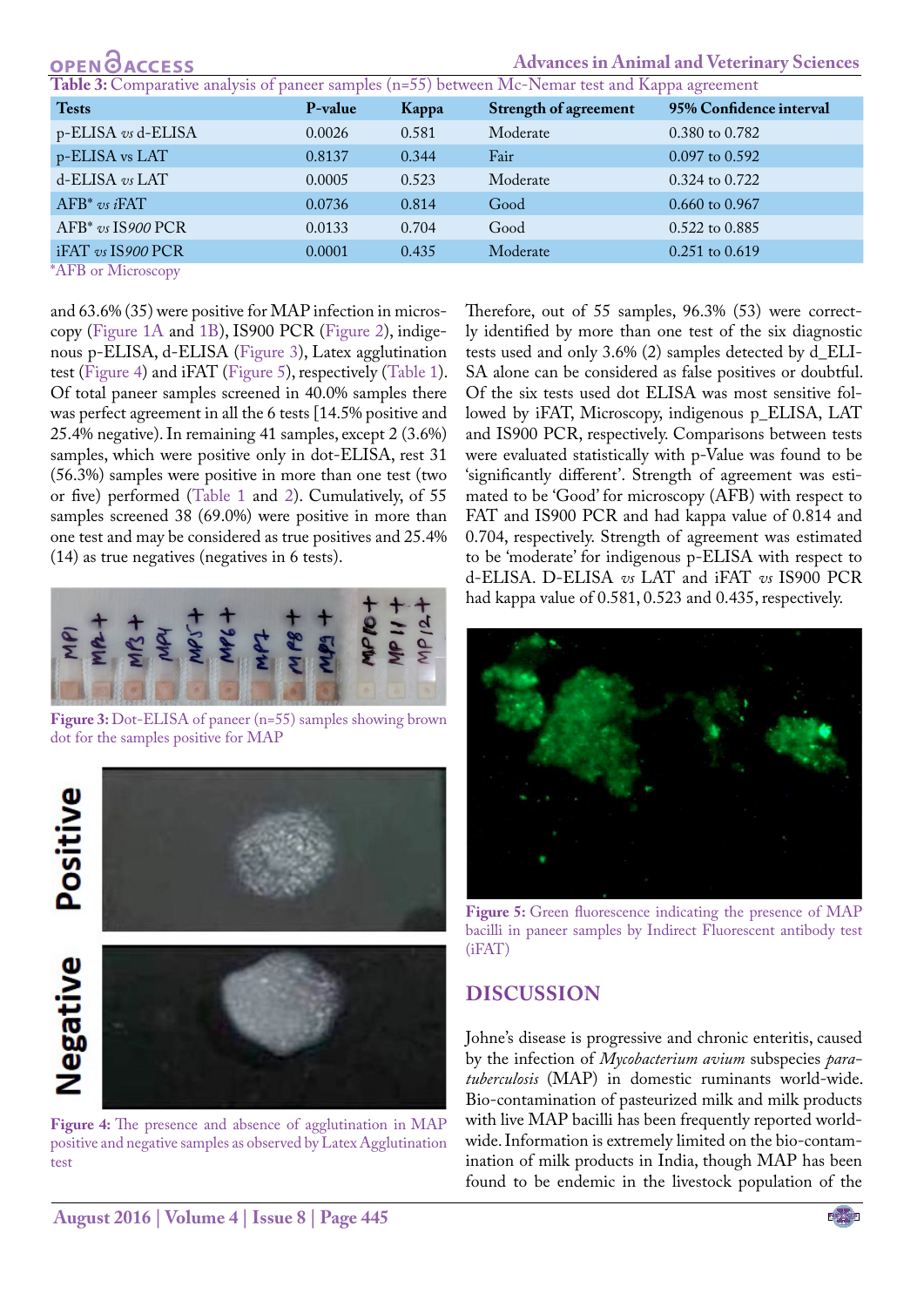# **OPEN**OACCESS

country [\(Singh et al., 2014](#page-7-9)), therefore MAP is the major threat to public health and food safety in these countries. Paneer or fresh cheese is the most important milk product used in one meal per day in urban areas. Consumption of contaminated milk and milk products could lead to Crohn's Disease, a systemic enteritis associated with MAP infection in human beings. Using milk ELISA, reasonably high bio-contamination of MAP has been reported in the raw milk of dairy farms in India ([Singh et al., 2013](#page-7-12); [Shar](#page-7-7)[ma et al., 2008](#page-7-7)) and around world [\(Eisenberg et al., 2015\)](#page-6-8). Little information exists on the bio-contamination of MAP in paneer prepared from pasteurized bovine (cattle and buffaloes) milk. Present study is the maiden attempt to estimate bio-contamination of MAP in the samples of paneer made in rural (Farah), peri-urban and urban areas (Agra and Mathura) from pooled milk of cattle and buffaloes in South Uttar Pradesh, using multiple tests (microscopy, IS900 PCR, indigenous p-ELISA and d-ELISA and newly standardized Latex agglutination test and indirect Fluorescent antibody tests).

In 2014, Singh and co-workers reported bio-load of MAP between 7.6-69.8% and 23.0-84.4% in goats and cattle milk, respectively using 'Indigenous milk-ELISA' and 'IS900 PCR. Also the bio-presence of MAP was 43.7 and 72.2% using milk culture and 6.2 and 38.8% using IS900 PCR in unpasteurized and pasteurized milk. In another study, 65 milk samples were screened wherein, 20 (30.7%), 9 (13.8%) and 5 (7.6%) were found positive for MAP infection by indigenous p-ELISA, microscopy and IS900 PCR, respectively. Of 48 individual goat milk samples screened, MAP positivity was highest in indigenous p-ELISA (37.5%) followed by microscopy (16.6%) and IS900 PCR (8.3%) as compared to pooled milk samples where positivity was 11.7%, 5.8% and 5.8%, in indigenous p-ELISA, microscopy and IS*900* PCR respectively (Raghuvanshi et al., 2010). Raghuvanshi et al. (2010) screened 24 paneer samples made from the milk of goats endemic for Johne's disease and found, 4 (16.6%) and 0 (0%) were positive in microscopy and IS900 PCR, respectively and of the 4 positive samples, 3 (12.5%) and 1 (4.2%) were positive in fat and sediment fractions of paneer, respectively ([Raghuvanshi et al., 2013](#page-7-6)). [Sharma et al. \(2008\)](#page-7-7) reported higher recovery of MAP in sediment layer as compared to fat in the milk of cattle. We observed similar results during microscopy, where fewer bacilli were observed in fat layers as compared to the sediment. Of 55 samples, 09 (16.3%) and 21 (38.1%) were positive in microscopy in the fat and sediment fractions of paneer samples, respectively. Low rate of infection in paneer samples from CIRG goats was due to regular screening and culling of JD positive goats. And high positivity in sediment layer of goat milk was due to low fat contents, thus MAP bacilli getting partitioned with sediment layer.

#### **Advances in Animal and Veterinary Sciences**

Globally MAP has been most frequently reported from the milk products made from cow's milk [\(Sechi and Dow,](#page-7-16) [2015;](#page-7-16) [Grant, 2003\)](#page-6-11). Due to high bio-prevalence of MAP infection in the domestic livestock of the country, therefore it was a great concern to know about the status of MAP infection in the paneer samples bought from the local stores of the region. Though paneer is prepared from pasteurized milk, due to their waxy cell wall and clumping MAP bacilli survive pasteurization. Published reports proved the existence of MAP in non–pasteurized and pasteurized milk, colostrums, milk powder and all types of fresh cheese [\(Ayele et al., 2005;](#page-6-12) [Bradner et al., 2013](#page-6-13)). In this study, 41(74.5%) of the paneer samples were positive in either one or more tests, while 8 (14.5%) were positive in all test. Of the 6 tests, 41 (74.5%) and 30 (54.5%) were positive in d-ELISA and indigenous p-ELISA respectively. The high percent positivity in d-ELISA was also observed in our previous reports which showed a relatively high number of false positives when compared with indigenous p-ELI-SA. However, LAT, which is also antibody detection test, showed 28 (50.4%) samples positive for MAP infection. In the antigen detection tests, IS900 PCR, iFAT and microscopy, the total number of positive results for MAP infection were 18 (32.7%), 30 (54.5%) and 35 (63.6%), respectively. These data suggests high bio-contamination of MAP in paneer samples which could be due to production of paneer from the milk of JD infected animals. Killing of the bacilli requires high temperature like boiling and hence we strongly recommend that paneer should be properly cooked before consumption. This is the first study to record the high bio-contamination of MAP in the paneer (fresh cheese) sold in the local market. Further, large scale sampling would be required to provide real time estimates of the MAP bio-contamination of milk products sold by local dairies in South Uttar Pradesh in North India.

## **CONCLUSION**

This study is first to report high 'bio-contamination' of paneer (fresh cottage cheese) samples collected from local dairies, where it was prepared from pasteurized pooled milk of cattle and buffaloes. Multiple tests were useful in confirming the 'bio-contamination' of paneer samples. Milk used in these local dairies was from animals infected with JD ([Singh et al., 2013\)](#page-7-15). Milk and milk products made for human consumption may preferably be prepared from boiled milk so as to prevent the transmission of MAP from animals to human population.

## **ACKNOWLEDGMENTS**

Authors are thankful to Ministry of Food Processing Industries (MOFPI) for the financial grant (SERB/MOFPI/ EC?0029/2014) and Science and Engineering Research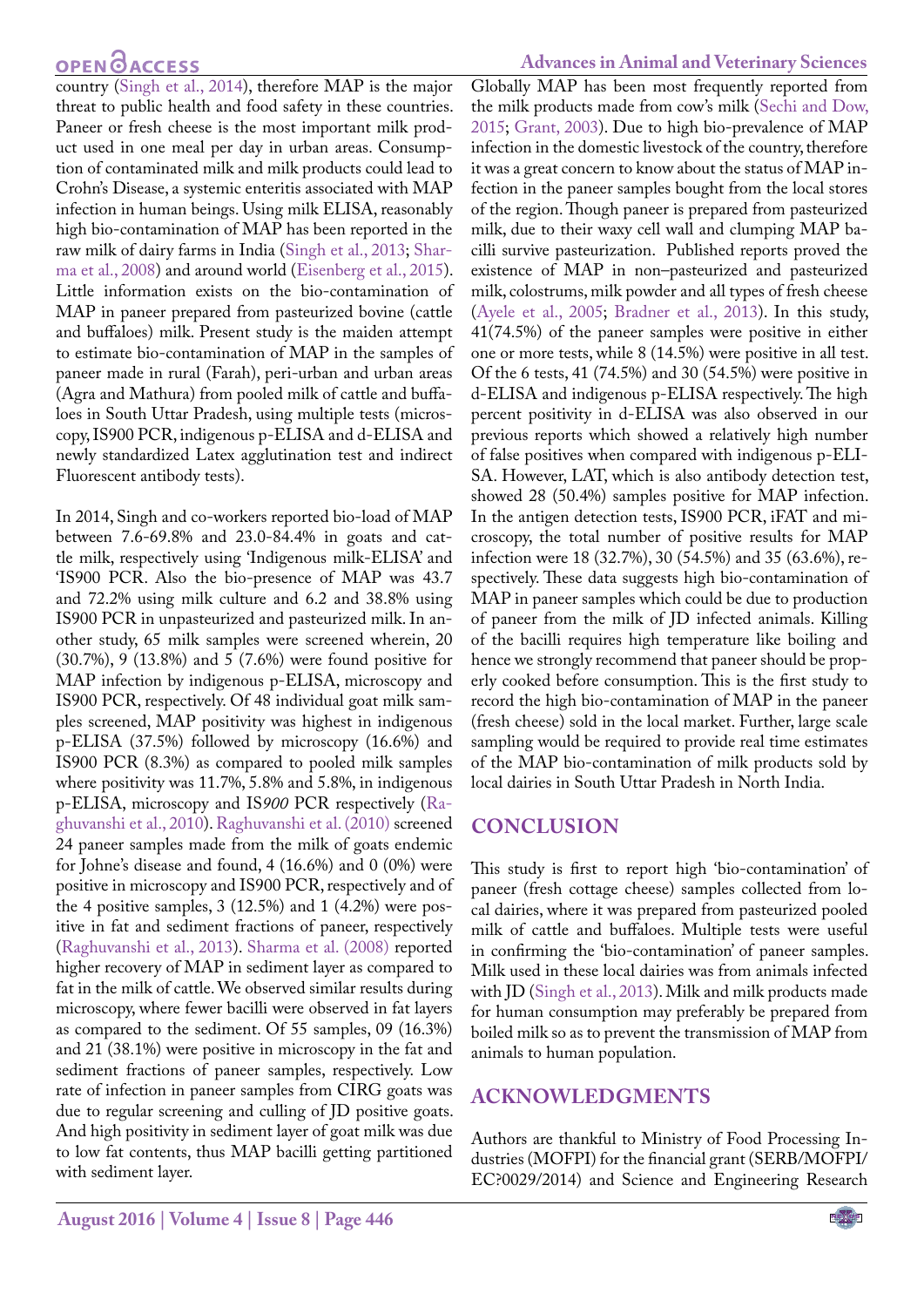# **OPEN**OACCESS

Board (SERB) and Department of Science and Technology (DST), Government of India, for monitoring the project. Authors are also thankful to the Director, CIRG, Makhdoom for providing necessary facilities.

#### **CONFLICT OF INTERESTS**

No Conflict of Interest to declare.

# **AUTHORS' CONTRIBUTION**

Stephen BJ was JRF in the project, Jain, M, (JRF) and Dr J.S. Sohal, Assistant Professor, were involved in the standardization of Nano Immuno Rapid test. M. Chaudhary was JRF in the project, other RAs (S.Gupta and K.K.Chaubey) and Sahzad (JRF) and Dr S.V. Singh (Principal Scientist and Head) were involved in standardization and validation of dot-ELISA, validation of indigenous p-ELISA, and indigenous iFAT, microscopy, IS900 PCR and LAT tests on paneer samples. S.Y. Mukartal underwent training during this period and participated in the above mentioned work. Dr K. Dhama did the proof reading of the manuscript.

#### **REFERENCES**

- <span id="page-6-12"></span>•Ayele WY, Svastova P, Roubal P, Bartos M, Pavlik I (2005). *Mycobacterium avium* subspecies *paratuberculosis* Cultured from Locally and Commercially Pasteurized Cow's Milk in the Czech Republic. Appl. Environ. Microbiol. 71:<br>210–1214. http://dx.doi.org/10.1128/AEM.71.3.1210-210–1214. [http://dx.doi.org/10.1128/AEM.71.3.1210-](http://dx.doi.org/10.1128/AEM.71.3.1210-1214.2005) [1214.2005](http://dx.doi.org/10.1128/AEM.71.3.1210-1214.2005)
- <span id="page-6-0"></span>•Banche G, Allizond V, Sostegni R, Lavagna A, Bergallo M, Sidoti F, Daperno M, Rocca R, Cuffini AM (2015). Application of multiple laboratory tests for *Mycobacterium avium* ssp. *paratuberculosis* detection in Crohn's disease patient specimens. New Microbiol. 38: 357-367.
- <span id="page-6-13"></span>•Bradner-Laura K, Stabel, Judith R, Beitz-Donald C, Suelee RA (2013). Shedding of *Mycobacterium avium subsp. paratuberculosis* into milk and colostrum of naturally infected dairy cows over complete lactation cycles. Animal Industry. Report: AS 659: ASL R2793.
- <span id="page-6-2"></span>•Carvalho IA, Silva A, Campos VE, Moreira MA (2009). Short communication: Detection of *Mycobacterium avium* subspecies *paratuberculosis* by polymerase chain reaction in bovine milk in Brazil. J. Dairy Sci. 92: 5408-10. [http://](http://dx.doi.org/10.3168/jds.2008-1816) [dx.doi.org/10.3168/jds.2008-1816](http://dx.doi.org/10.3168/jds.2008-1816)
- <span id="page-6-6"></span>•Chaubey KK, Gupta RD, Gupta S, Singh SV, Bhatia AK, Jayaraman S, Kumar N, Goel A, Rathore AS, Sohal JS, Stephen BJ, Singh M, Goyal M, Dhama K, Derakhshandeh A (2016). Trends and advances in the diagnosis and control of *paratuberculosis* in domestic livestock. Vet Quarterly. 29:1- 25. <http://dx.doi.org/10.1080/01652176.2016.1196508>
- •Chiodini RJ, Chamberlin WM, Sarosiek J, McCallum RW (2012). Crohn's disease and the mycobacterioses: a quarter century later. Causation or simple association?. Crit. Rev. Microbiol. 38: 52-93. [http://dx.doi.org/10.3109/104084](http://dx.doi.org/10.3109/1040841X.2011.638273) [1X.2011.638273](http://dx.doi.org/10.3109/1040841X.2011.638273)
- <span id="page-6-7"></span>•Collins MT, Wells SJ, Petrini KR, Collins JE, Schultz RD, Whitlock RH (2005). Evaluation of five antibody detection

#### **Advances in Animal and Veterinary Sciences**

tests for diagnosis of bovine *paratuberculosis*. Clin. Diagn. Lab. Immunol. 12: 685-692. [http://dx.doi.org/10.1128/](http://dx.doi.org/10.1128/cdli.12.6.685-692.2005) [cdli.12.6.685-692.2005](http://dx.doi.org/10.1128/cdli.12.6.685-692.2005)

- <span id="page-6-10"></span>•Collins MT (2002). Interpretation of a commercial bovine paratuberculosis enzyme-linked immunosorbent assay by using likelihood ratios. Clin. Diagn. Lab. Immunol. 9: 1367.
- <span id="page-6-1"></span>•Corti S and Stephan R (2002). Detection of *Mycobactrium avium* subsp. *paratuberculosis* specific IS900 insertion sequences in bulk-tank milk samples obtained from different regions throughout Switzerland. BMC Microbiol. 2: 15. [http://](http://dx.doi.org/10.1186/1471-2180-2-15) [dx.doi.org/10.1186/1471-2180-2-15](http://dx.doi.org/10.1186/1471-2180-2-15)
- <span id="page-6-9"></span>•Chaturvedi S, Singh SV, Srivastava AK, Gangwar NK, Kumar N, Rawat KD, Gupta S, Chaubey KK, Singh R, Singh R, Dhama K (2016). Comparative evaluation of FAT, IS*900*  PCR and microscopy vis a vis histo-pathology for the detection of *Mycobacterium avium* subsp *paratuberculosis*  infection in tissues of goats naturally died in herds endemic for Johne's disease. Indian J. Anim. Sci. (In Press).
- •D'Haese-Dumon I, Werbrouck H, De Jonghe V, Herman L (2005). Improved detection of *Mycobacterium paratuberculosis*  in milk. J. Dairy Res. 72: 1-4.
- <span id="page-6-4"></span>•Donaghy JA, Johnston J, Rowe MT (2011). Detection of *Mycobacterium avium* ssp. *paratuberculosis* in cheese, milk powder and milk using IS900 and f57-based qPCR assays. J. Appl. Microbiol. 110: 479-89. [http://dx.doi.org/10.1111/](http://dx.doi.org/10.1111/j.1365-2672.2010.04905.x) [j.1365-2672.2010.04905.x](http://dx.doi.org/10.1111/j.1365-2672.2010.04905.x)
- <span id="page-6-8"></span>•Eisenberg SW, Veldman E, Rutten VP, Koets AP (2015). A longitudinal study of factors influencing the result of a *Mycobacterium avium* ssp. *paratuberculosis* antibody ELISA in milk of dairy cows. J. Dairy Sci. 98: 2345-55. [http://](http://dx.doi.org/10.3168/jds.2014-8380) [dx.doi.org/10.3168/jds.2014-8380](http://dx.doi.org/10.3168/jds.2014-8380)
- <span id="page-6-3"></span>•FAO (2013). Food and Agriculture Organization of the United Nations. <http://faostat3.fao.org/home>
- •FAO (2015). Food and Agriculture Organization of the United Nations. <http://faostat3.fao.org/home>
- •Feller M, Huwiler K, Stephan R, Altpeter E, Shang A, Furrer H, Pfyffer GE, Jemmi T, Baumgartner A, Egger M (2007). *Mycobacterium avium* subspecies *paratuberculosis* and Crohn's disease: A systematic review and meta-analysis. Lancet Infect. Dis. 7: 607-13.
- •Garg R, Patil PK, Singh SV, Sharma S, Gandham RK, Singh AV, [Filia](http://www.hindawi.com/62069525/)  G, [Singh](http://www.hindawi.com/21352785/) PK,  [Jayaraman](http://www.hindawi.com/83978350/) S, [Gupta](http://www.hindawi.com/27930589/) S,  [Chaubey](http://www.hindawi.com/18490931/)  KK, [Tiwari](http://www.hindawi.com/63827397/) R, [Saminathan](http://www.hindawi.com/94948782/) M,  [Dhama](http://www.hindawi.com/95346537/) K,  [Sohal](http://www.hindawi.com/87240495/) JS (2015). Comparative evaluation of different test combinations for diagnosis of *Mycobacterium avium* subspecies *paratuberculosis*  infecting dairy herds in India. Bio. Med. Res. Int. 2015: 983978.<http://dx.doi.org/10.1155/2015/983978>
- <span id="page-6-11"></span>•Grant IR (2003). *Mycobacterium paratuberculosis* and milk. Acta. Vet. Scand. 44: 261-6.
- •Grant IR, Popea CM, O'Riordana LM, Ballb HJ, Rowea MT (2000). Improved detection of *Mycobacterium avium* subsp. *paratuberculosis* in milk by immunomagnetic PCR. Vet. Microbiol. 77: 369-378. [http://dx.doi.org/10.1016/S0378-](http://dx.doi.org/10.1016/S0378-1135(00)00322-9) [1135\(00\)00322-9](http://dx.doi.org/10.1016/S0378-1135(00)00322-9)
- •Greenstein RJ (2003). Is Crohn's disease caused by a Mycobacterium? Comparisons with leprosy, tuberculosis, and Johne's disease. Lancet Infect. Dis. 3: 507-14. [http://](http://dx.doi.org/10.1016/S1473-3099(03)00724-2) [dx.doi.org/10.1016/S1473-3099\(03\)00724-2](http://dx.doi.org/10.1016/S1473-3099(03)00724-2)
- •Leonardo, Sechi A, Dow CT (2015). *Mycobacterium avium* ssp. *paratuberculosis* Zoonosis – The Hundred Year War – Beyond Crohn's Disease. Front Immunol. 6: 96.
- <span id="page-6-5"></span>•Malli ZD (2010). Detection of *Mycobacterium avium* subsp. *paratuberculosis* in milk from clinically affected sheep and